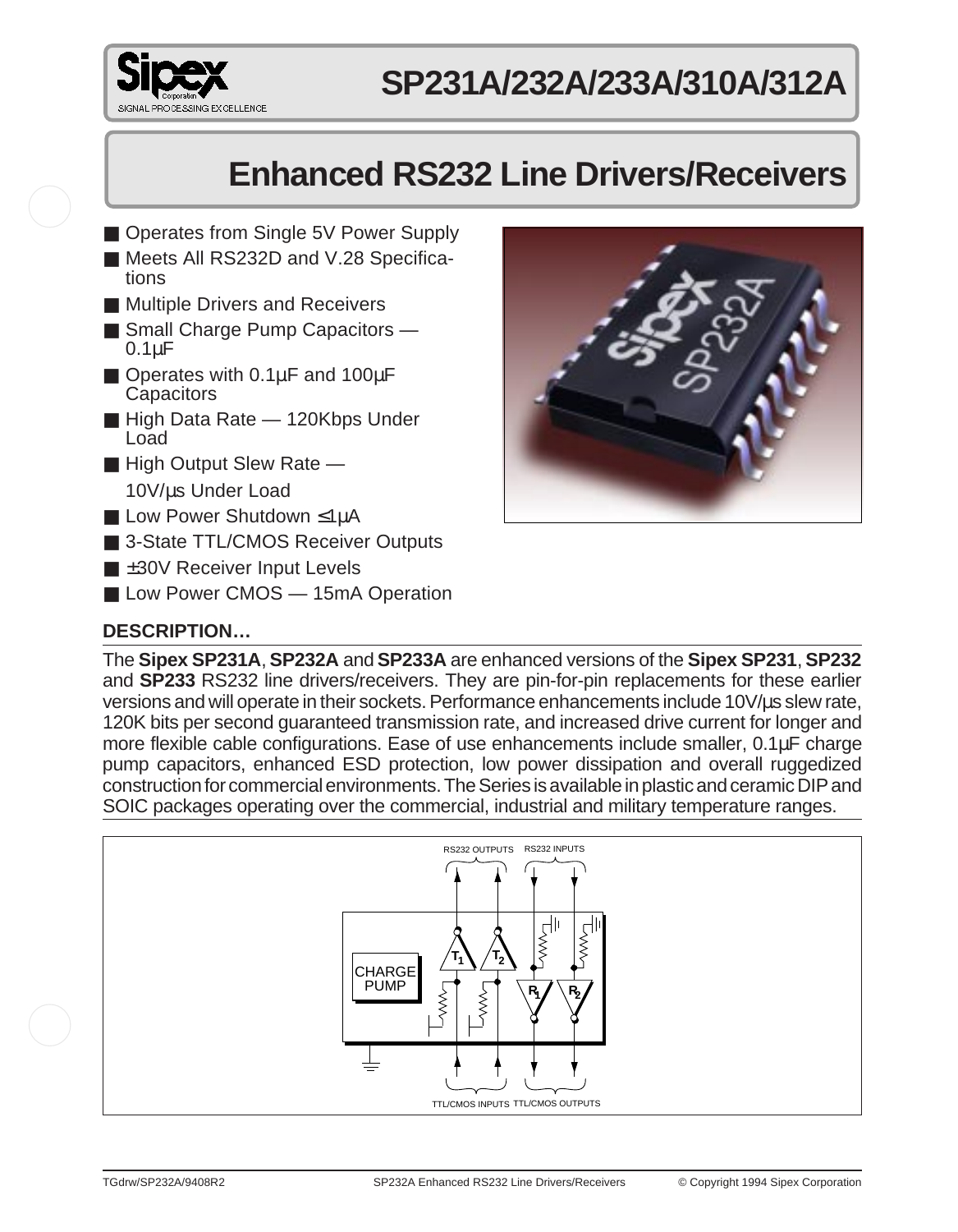#### **ABSOLUTE MAXIMUM RATINGS**

This is a stress rating only and functional operation of the device at these or any other conditions above those indicated in the operation sections of this specification is not implied. Exposure to absolute maximum rating conditions for extended periods of time may affect reliability.

|                | (Vcc-0.3V) to +13.2V |
|----------------|----------------------|
|                |                      |
| Input Voltages |                      |
|                | -0.3 to (Vcc +0.3V)  |
|                |                      |

Output Voltages

| Short Circuit Duration        |  |
|-------------------------------|--|
|                               |  |
| Power Dissipation             |  |
|                               |  |
| (derate 9.5mW/°C above +70°C) |  |
|                               |  |
| (derate 7mW/°C above +70°C)   |  |
|                               |  |
| (derate 7mW/°C above +70°C)   |  |

#### **SPECIFICATIONS**

 $V_{\text{cr}}$ =+5V±10%; V+=+8.5V to +13.2V (SP231A only) 0.1µF charge pump capacitors; T<sub>MIN</sub> to T<sub>MAX</sub> unless otherwise noted.

| <b>PARAMETERS</b>                          | MIN.  | TYP.    | MAX.           | <b>UNITS</b> | <b>CONDITIONS</b>                                                                   |
|--------------------------------------------|-------|---------|----------------|--------------|-------------------------------------------------------------------------------------|
| <b>TTL INPUT</b>                           |       |         |                |              |                                                                                     |
| Logic Threshold                            |       |         |                |              |                                                                                     |
| Low                                        |       |         | 0.8            | Volts        | $T_{IN}$ ; EN, SD                                                                   |
| High                                       | 2.0   |         |                | Volts        | $T_{IN}$ ; EN, SD                                                                   |
| Logic Pullup Current                       |       | 15      | 200            | μA           | $T_{IN} = 0V$                                                                       |
| Data Rate                                  |       |         | 120            | <b>Kbps</b>  | $C_1 = 2500pF$ , $R_1 = 3K\Omega$                                                   |
| <b>TTL OUTPUT</b>                          |       |         |                |              |                                                                                     |
| <b>TTL/CMOS Output</b><br>Voltage, Low     |       |         | 0.4            | Volts        |                                                                                     |
| Voltage, High                              | 3.5   |         |                | Volts        | $I_{OUT} = 3.2 \text{mA}$ ; $Vcc = +5V$<br>$I_{\text{OUT}} = -1.0 \text{mA}$        |
| Leakage Current **; $T_A = +25^\circ$      |       | 0.05    | ±10            | μA           | $\overrightarrow{EN}$ = $V_{\text{cc}}$ , $0V \le R_{\text{OUT}} \le V_{\text{cc}}$ |
| <b>RS232 OUTPUT</b>                        |       |         |                |              |                                                                                     |
| <b>Output Voltage Swing</b>                | ±5    | $\pm 9$ |                | Volts        | All transmitter outputs loaded                                                      |
|                                            |       |         |                |              | with $3K\Omega$ to Ground                                                           |
| <b>Output Resistance</b>                   | 300   |         |                | Ohms         | $V_{cc} = 0V$ ; $V_{OUT} = \pm 2V$                                                  |
| <b>Output Short Circuit Current</b>        |       | ±18     |                | mA           | Infinite duration                                                                   |
| <b>RS232 INPUT</b>                         |       |         |                |              |                                                                                     |
| Voltage Range                              | $-30$ |         | $+30$          | Volts        |                                                                                     |
| Voltage Threshold                          |       |         |                |              |                                                                                     |
| Low                                        | 0.8   | 1.2     |                | Volts        | $V_{\text{cc}} = 5V$ , $T_A = +25^{\circ}C$                                         |
| High                                       |       | 1.7     | 2.4            | Volts        | $V_{cc} = 5V$ , $T_A = +25$ °C                                                      |
| Hysteresis                                 | 0.2   | 0.5     | 1.0            | Volts        | $V_{\text{CC}}^{\text{C}} = 5V$ , $T_A^{\text{C}} = +25^{\circ}\text{C}$            |
| Resistance                                 | 3     | 5       | $\overline{7}$ | ΚΩ           |                                                                                     |
| <b>DYNAMIC CHARACTERISTICS</b>             |       |         |                |              |                                                                                     |
| Propagation Delay, RS232 to TTL            |       | 1.5     |                | μS           |                                                                                     |
| Instantaneous Slew Rate                    |       |         | 30             | $V/\mu S$    | $C_1 = 10pF$ , $R_1 = 3 - 7K\Omega$ ;                                               |
| <b>Transition Region Slew Rate</b>         |       | 10      |                | $V/\mu s$    | $T_{A} = +25^{\circ}C$<br>$C_1^2 = 2500pF$ , R <sub>1</sub> = 3K $\Omega$ ;         |
|                                            |       |         |                |              | measured from +3V to -3V                                                            |
|                                            |       |         |                |              | or $-3V$ to $+3V$                                                                   |
| Output Enable Time **                      |       | 400     |                | ns           | SP310A and SP312A only                                                              |
| Output Disable Time **                     |       | 250     |                | ns           | SP310A and SP312A only                                                              |
| <b>POWER REQUIREMENTS</b>                  |       |         |                |              |                                                                                     |
| V <sub>cc</sub> Power Supply Current       |       | 10      | 15             | mA           | No load, $T_{A} = +25^{\circ}C$ ; $V_{CC} = 5V$                                     |
|                                            |       | 25      |                | mA           | All transmitters $R_1 = 3K\Omega$ ;                                                 |
|                                            |       |         |                |              | $T_{A} = +25^{\circ}C$                                                              |
| V+ Power Supply Current ***                |       | 5       | 10             | mA           | No load, $V+=12V$                                                                   |
| Shutdown Supply Current **                 |       | 1       | 10             | μA           | $V_{\text{cc}} = 5V$ , $T_{\text{A}} = +25^{\circ}C$                                |
|                                            |       |         |                |              |                                                                                     |
|                                            |       |         |                |              |                                                                                     |
| ** SP310A and SP312A only; *** SP231A only |       |         |                |              |                                                                                     |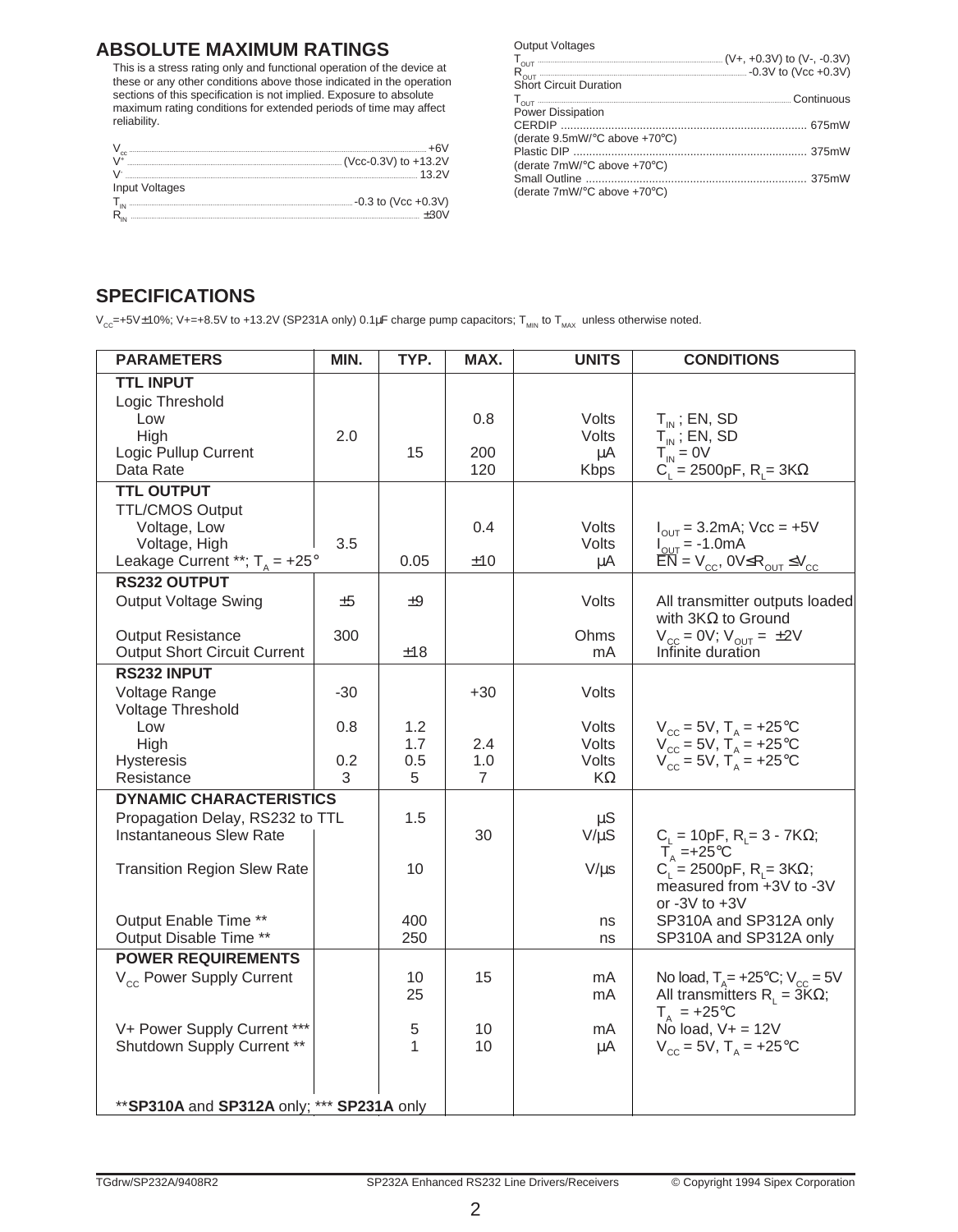#### **PERFORMANCE CURVES**



#### **PINOUT…**



TGdrw/SP232A/9408R2 SP232A Enhanced RS232 Line Drivers/Receivers © Copyright 1994 Sipex Corporation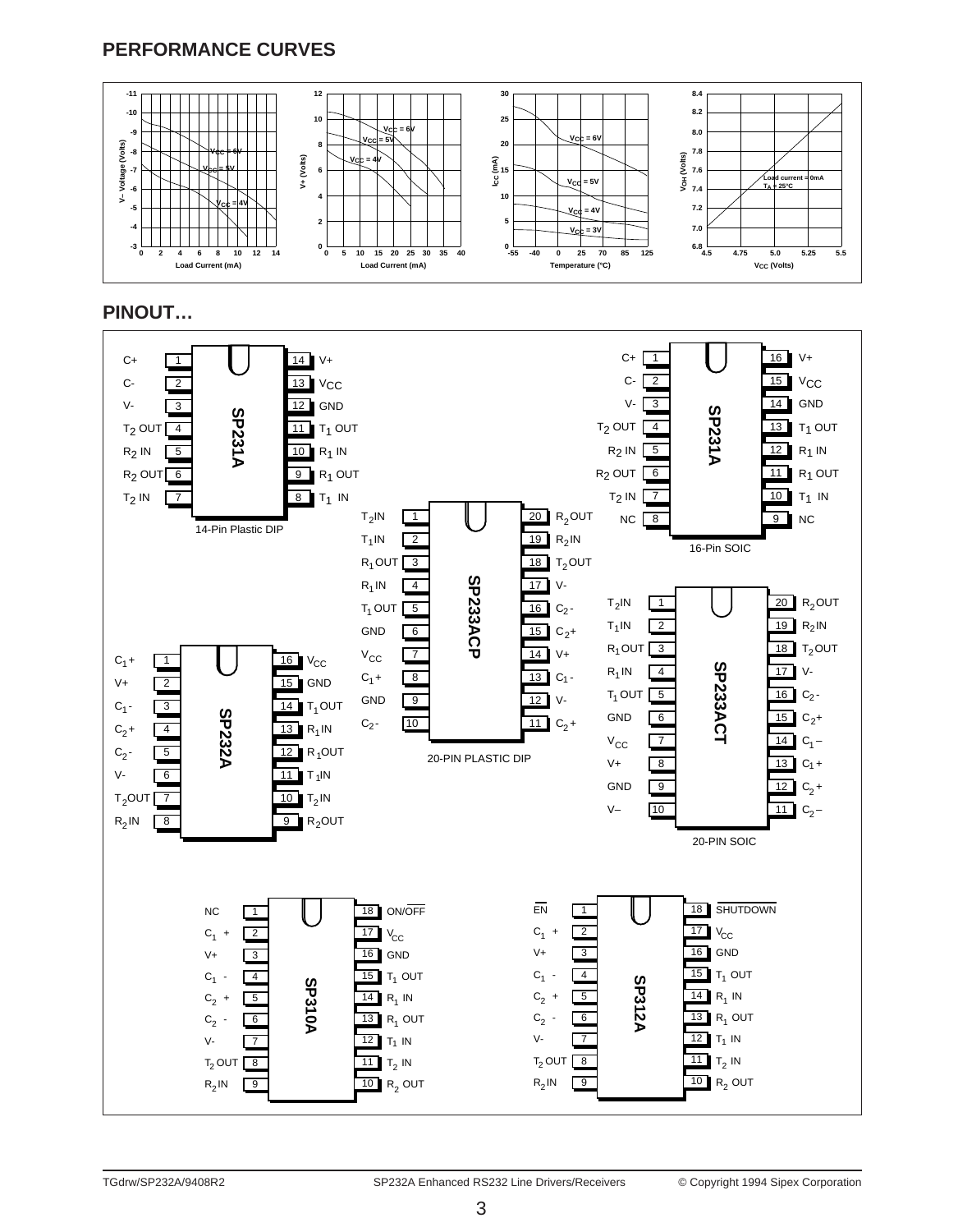#### **FEATURES…**

The **Sipex SP231A**, **SP232A** and **SP233A** are enhanced versions of the **Sipex SP231**, **SP232** and **SP233** RS232 line drivers/receivers. They are pinfor-pin replacements for these earlier versions, will operate in their sockets with capacitors ranging from 0.1 to 100µF, either polarized or non–polarized, and feature several improvements in both performance and ease of use. Performance enhancements include 10V/µs slew rate, 120K bits per second guaranteed transmission rate, and increased drive current for longer and more flexible cable configurations. Ease of use enhancements include smaller, 0.1µF charge pump capacitors, enhanced ESD protection, low power dissipation and overall ruggedized construction for commercial environments.

The **SP232A**, **SP233A, SP310A** and **SP312A** include charge pump voltage converters which allow them to operate from a single +5V supply. These converters convert the  $+5V$  input power to the  $\pm 10V$ needed to generate the RS232 output levels. Both meet all EIA RS232D and CCITT V.28 specifications. The **SP231A** has provisions for external V+ supplies. With this power supplied externally, the current drain due to charge pump operation is considerably reduced, typically to 400µA.

The **SP310A** provides identical features as the **SP232A**. The **SP310A** has a single control line which simultaneously shuts down the internal DC/ DC converter and puts all transmitter and receiver outputs into a high impedance state. The **SP312A** is identical to the **SP310A** with separate tri-state and shutdown control lines.

The **SP231A** is available in 14-pin plastic DIP, CERDIP and 16-pin SOIC packages for operation over commercial, industrial and military temperature ranges. The **SP232A** is available in 16-pin plastic DIP, SOIC and CERDIP pack-



*Figure 1. Charge Pump Voltage Doubler Figure 2. Charge Pump Voltage Inverter*

ages, operating over the commercial, industrial and military temperature ranges. The **SP233A** is available in a 20-pin plastic DIP and 20–pin SOIC package for operation over the commercial and industrial temperature ranges. The **SP310A** and **SP312A** are available in 18-pin plastic, CERDIP and SOIC packages for operation over the commercial and industrial temperature ranges. Please consult the factory for DIP and surface-mount packaged parts supplied on tape-on-reel, as well as parts screened to MIL-M-38510.

#### **THEORY OF OPERATION**

The **SP231A**, **SP232A, SP233A**, **SP310A** and **SP312A** devices are made up of three basic circuit blocks — 1) a driver/transmitter, 2) a receiver and 3) a charge pump. Each block is described below.

#### **Driver/Transmitter**

The drivers are inverting transmitters, which accept TTL or CMOS inputs and output the RS232 signals with an inverted sense relative to the input logic levels. Typically the RS232 output voltage swing is ±9V. Even under worst case loading conditions of 3kohms and 2500pF, the output is guaranteed to be  $\pm$ 5V, which is consistent with the RS232 standard specifications. The transmitter outputs are protected against infinite short-circuits to ground without degradation in reliability.

The instantaneous slew rate of the transmitter output is internally limited to a maximum of 30V/ µs in order to meet the standards [EIA 232-D 2.1.7, Paragraph (5)]. However, the transition region slew rate of these enhanced products is typically 10V/µs. The smooth transition of the loaded output from  $V_{\text{OH}}$  to  $V_{\text{OH}}$  clearly meets the monotonicity requirements of the standard [EIA 232-D 2.1.7, Paragraphs  $(1) \& (2)$ ].

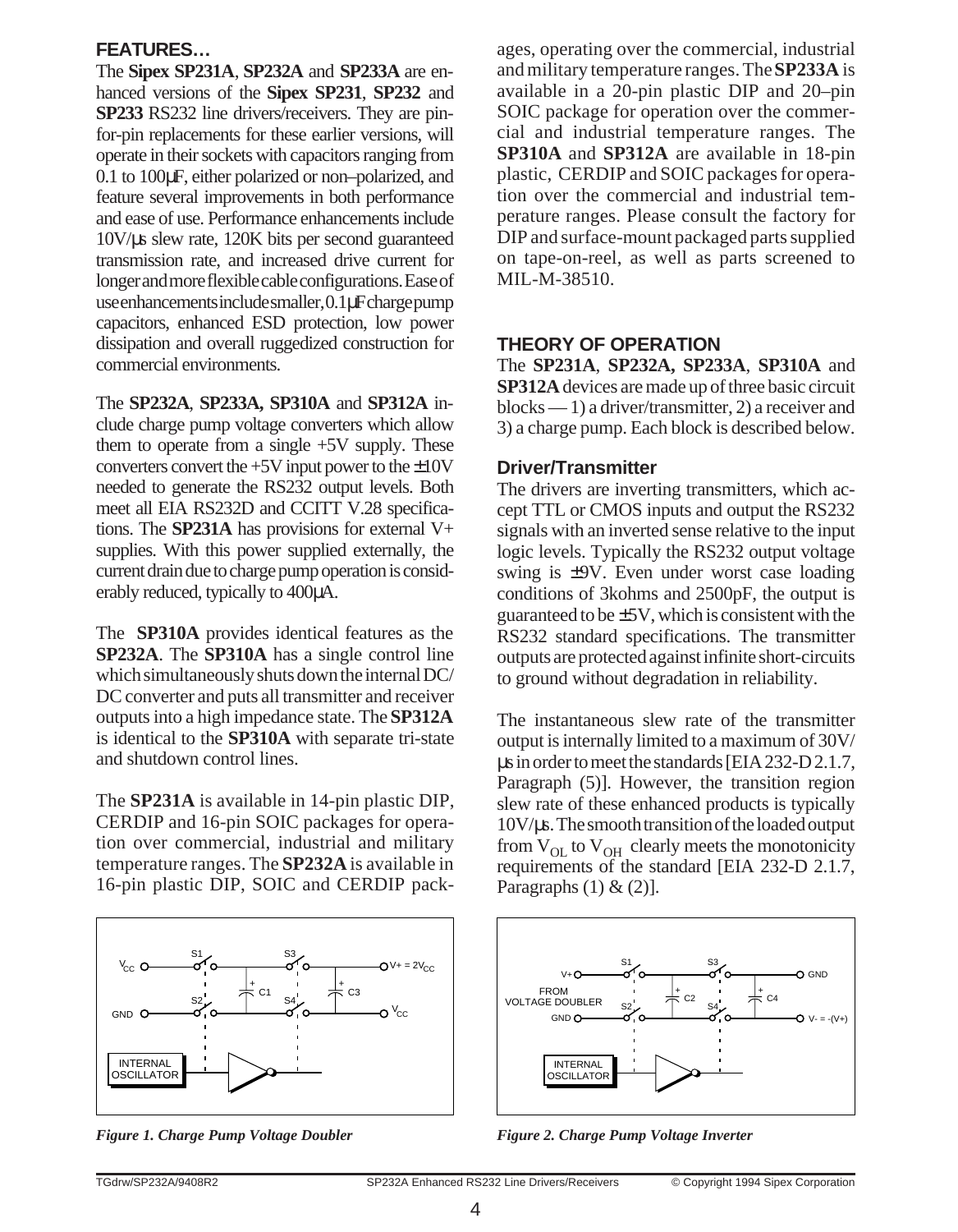#### **Receivers**

The receivers convert RS232 input signals to inverted TTL signals. Since the input is usually from a transmission line, where long cable lengths and system interference can degrade the signal, the inputs have a typical hysteresis margin of 500mV. This ensures that the receiver is virtually immune to noisy transmission lines.

The input thresholds are 0.8V minimum and 2.4V maximum, again well within the ±3V RS232 requirments. The receiver inputs are also protected against voltages up to ±30V. Should an input be left unconnected, a 5kohm pulldown resistor to ground will commit the output of the receiver to a high state.

In actual system applications, it is quite possible for signals to be applied to the receiver inputs before power is applied to the receiver circuitry. This occurs for example when a PC user attempts to print only to realize the printer wasn't turned on. In this case an RS232 signal from the PC will appear on the receiver input at the printer. When the printer power is turned on, the receiver will operate normally. All of these enhanced devices are fully protected.

## **Charge Pump**

The charge pump section of the these devices allows the circuit to operate from a single +5V ±10% power supply by generating the required operating voltages internal to the devices. The charge pump consists of two sections  $-1$ ) a voltage doubler and 2) a voltage inverter.

As shown in *Figure 1*, an internal oscillator triggers the charge accumulation and voltage inversion. The voltage doubler momentarily stores a charge on capacitor  $C_1$  equal to  $V_{cc}$ , referenced to ground. During the next transition of the oscillator this charge is boot-strapped to transfer charge to capacitor  $C_3$ . The voltage across  $C_3$  is now from  $V_{cc}$  to  $V^+$ .

In the inverter section *(Figure 2)*, the voltage across  $C_3$  is transferred to  $C_2$  forcing a range of OV to  $V^+$  across  $C_2$ . Boot-strapping of  $C_2$  will then transfer charge to  $C_4$  to genrate V<sup>-</sup>.

One of the significant enhancements over previous products of this type is that the values of the capacitors are no longer critical and have been decreased in size considerably to 0.1µF. Because the charge pump runs at a much higher frequency, the 0.1µF capacitors are sufficient to transfer and sustain charges to the two transmitters.

#### **APPLICATION HINTS Protection From Shorts to** ±**15V**

The driver outputs are protected against shorts to ground, other driver outputs, and  $V^+$  or  $V^-$ . If the possibility exists that the outputs could be inadvertently connected to voltages higher than  $\pm 15V$ , then it is recommended that external protection be provided. For protection against voltages exceeding ±15V, two back-to-back zener diodes connected from each output to ground will clamp the outputs to an acceptable voltage level.



*Figure 3. Typical Circuits using the SP231A and 232A.*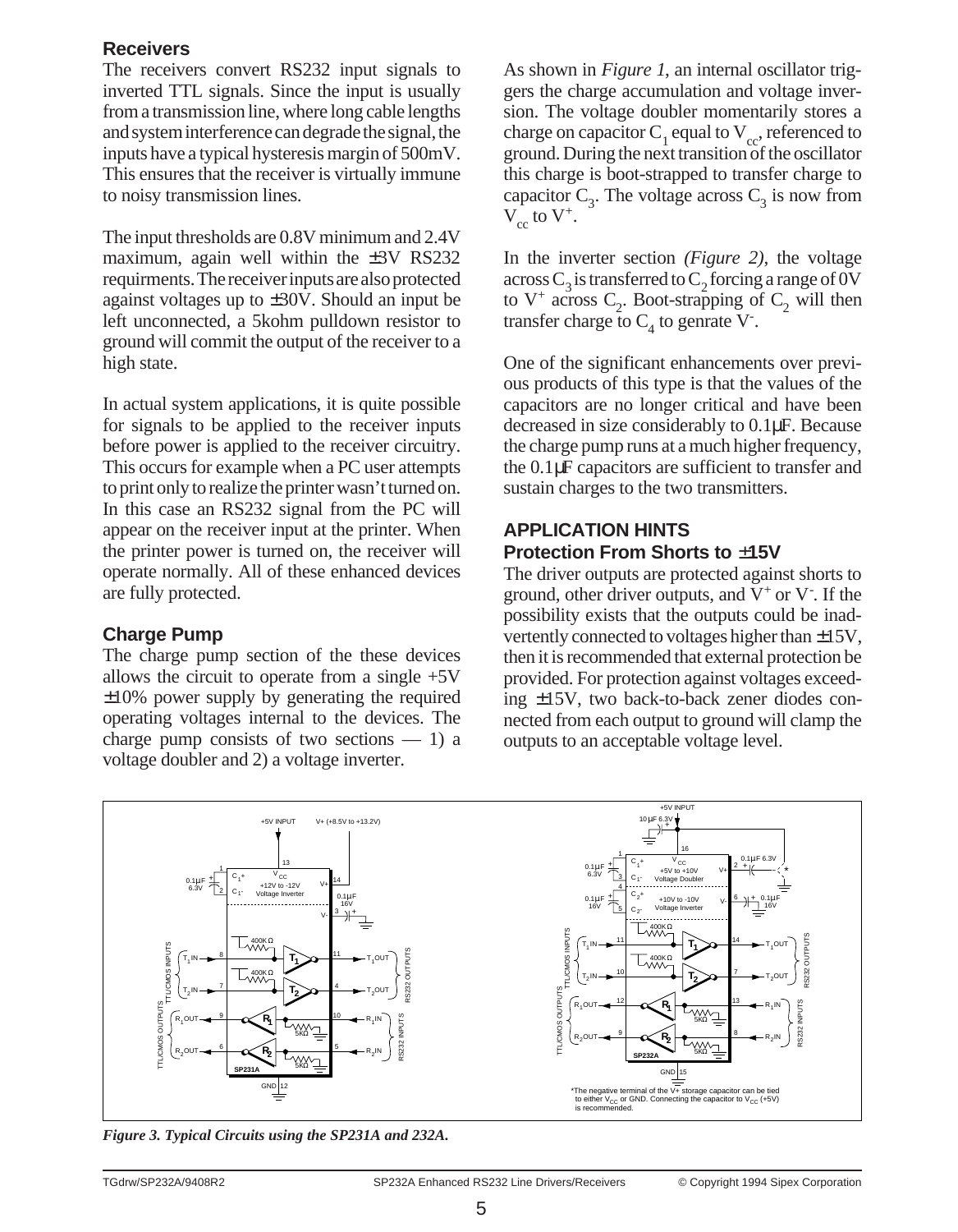

*Figure 4. Typical Circuits using the SP233ACP and SP233ACT*

#### **Shutdown (SD) and Enable (EN) — SP310A/SP312A Only**

Both the **SP310A** and **SP312A** have a shut-down/ standby mode to conserve power in battery-powered systems. To activate the shutdown mode, which stops the operation of the charge pump, a logic "0" is applied to the appropriate control line. For the **SP310A**, this control line is ON/OFF (pin 18). Activating the shutdown mode also puts the **SP310A** transmitter and receiver outputs in a high impedance condition (tri-stated). The shutdown mode is controlled on the **SP312A** by a logic "0" on the SHUTDOWN control line (pin 18); this also puts the transmitter outputs in a tri–state mode. The receiver outputs can be tri–stated separately during normal operation or shutdown by a logic "1" on the ENABLE line (pin 1).

## **Wake–Up Feature (SP312A Only)**

The **SP312A** has a wake–up feature that keeps all the receivers in an enabled state when the device is in the shutdown mode. *Table 1* defines the truth table for the wake–up function.

With only the receivers activated, the **SP312A** typically draws less than 5µA supply current (10µA maximum). In the case of a modem interfaced to a computer in power down mode, the Ring Indicator (RI) signal from the modem would be used to "wake up" the computer, allowing it to accept data transmission.

After the ring indicator signal has propagated through the **SP312A** receiver, it can be used to trigger the power management circuitry of the computer to power up the microprocessor, and bring the SD pin of the **SP312A** to a logic high, taking it out of the shutdown mode. The receiver propagation delay is typically 1µs. The enable time for  $V^+$  and  $V^-$  is typically 2ms. After  $V^+$  and V– have settled to their final values, a signal can be sent back to the modem on the data terminal ready (DTR) pin signifing that the computer is ready to accept and transmit data.

## **Pin Strapping — SP233ACT Only**

The **SP233A** packaged in the 20–pin SOIC package (**SP233ACT**) has a slightly different pinout than the **SP233A** in other package configurations. To operate properly, the following pairs of pins must be externally wired together:

> the two V– pins (pins 10 and 17) the two  $C_2$ + pins (pins 12 and 15) the two  $C_2^-$ -pins (pins 11 and 16)

All other connections, features, functions and performance are identical to the **SP233A** as specified elsewhere in this data sheet.

| $\overline{\text{SD}}$ | EN | <b>Power</b><br><b>Up/Down</b> | <b>Receiver</b><br><b>Outputs</b> |
|------------------------|----|--------------------------------|-----------------------------------|
|                        |    | Down                           | Enable                            |
|                        |    | Down                           | Tri-state                         |
| ი                      |    | Up                             | Enable                            |
|                        |    | Up                             | Tri-state                         |

*Table 1. Wake-up Function Truth Table.*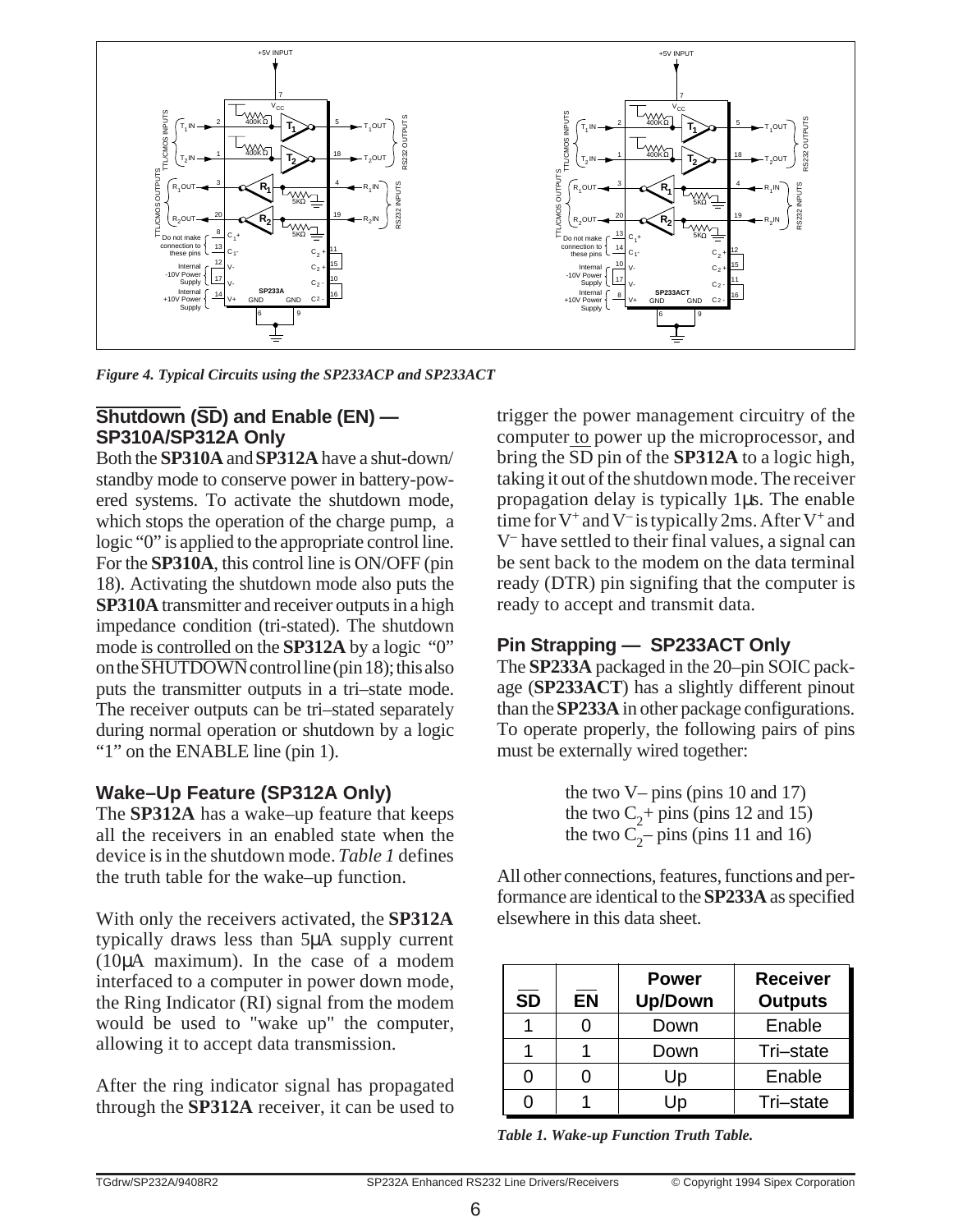

*Figure 5. Typical Circuits using the SP310A and SP312A*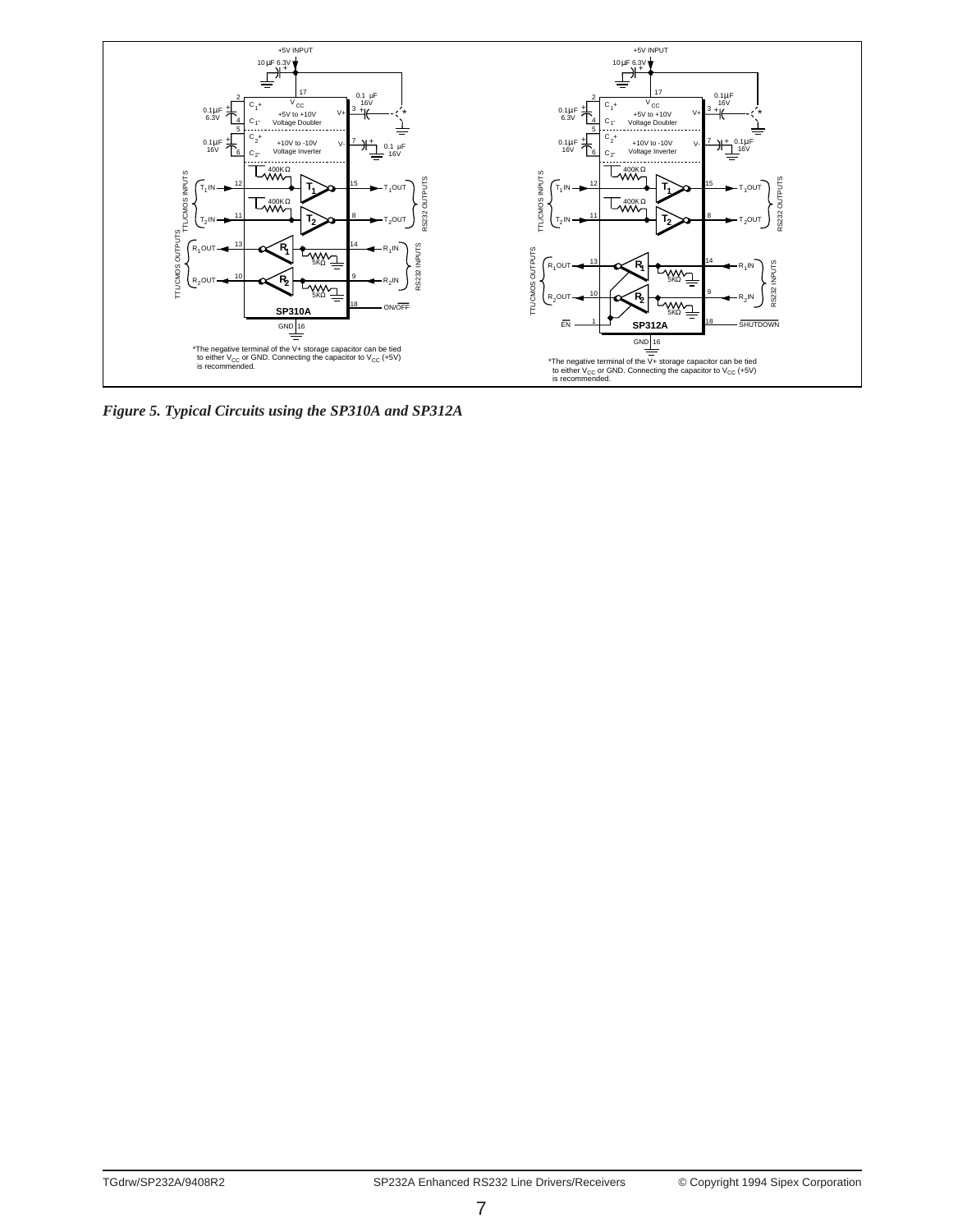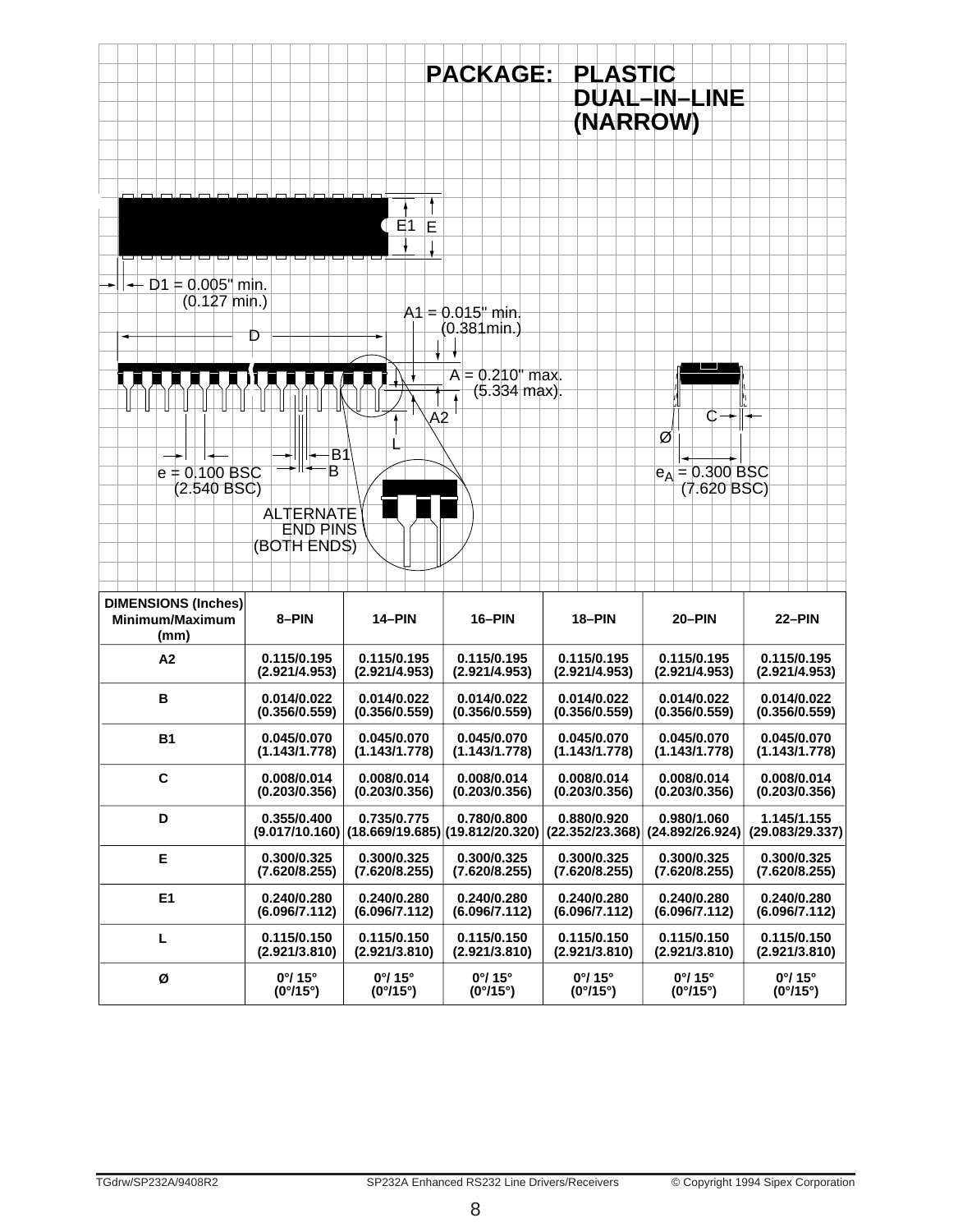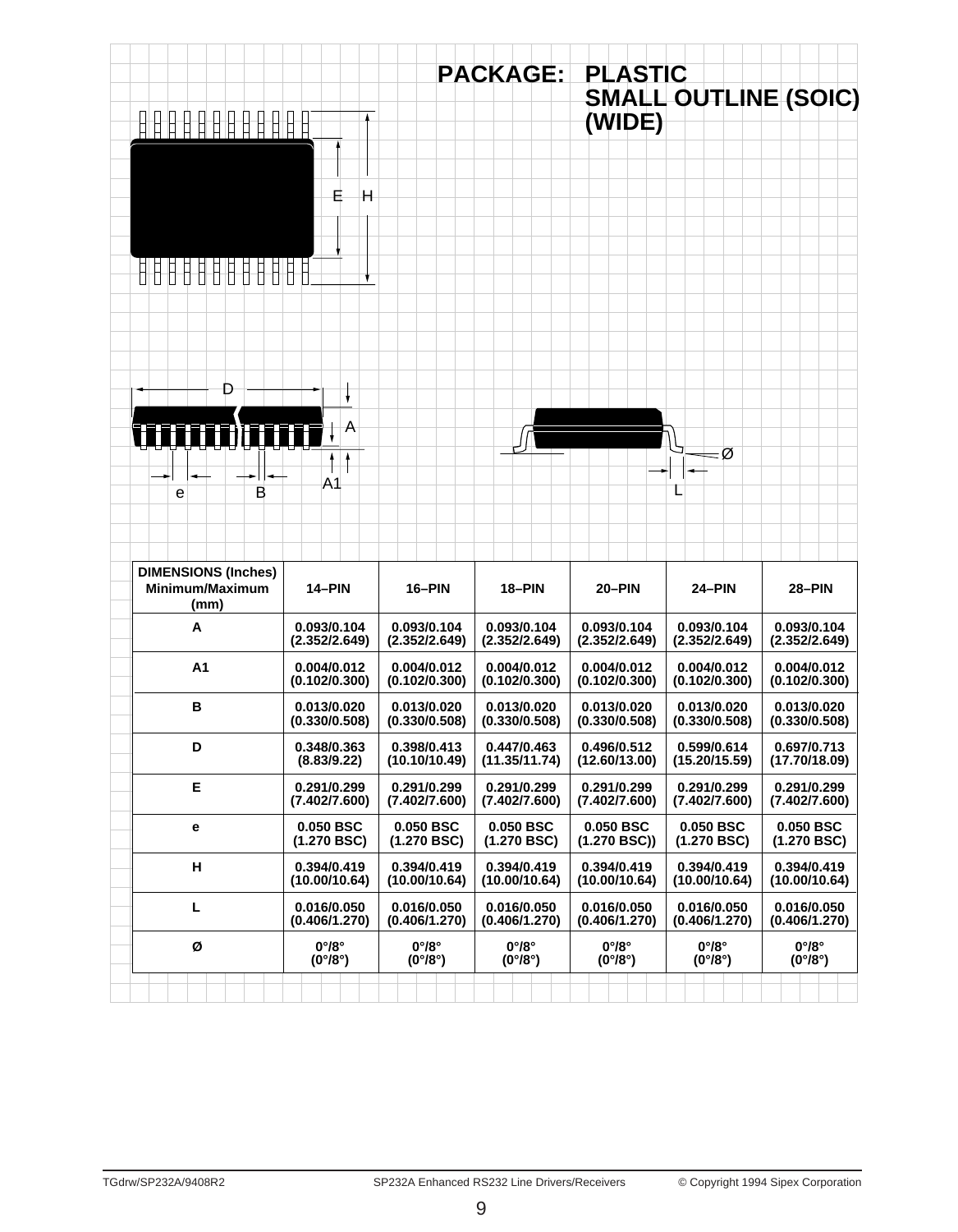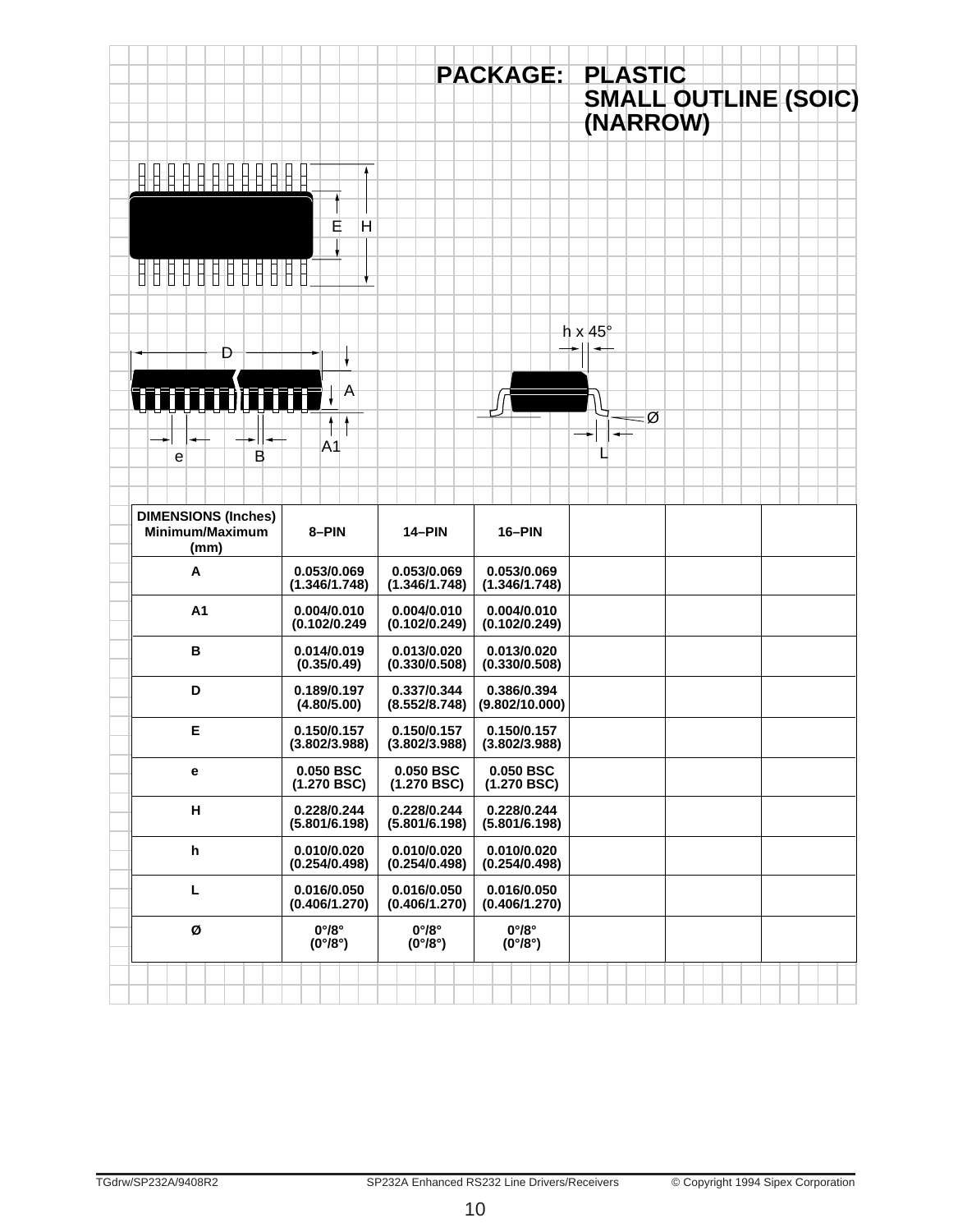**THIS PAGE LEFT BLANK INTENTIONALLY**